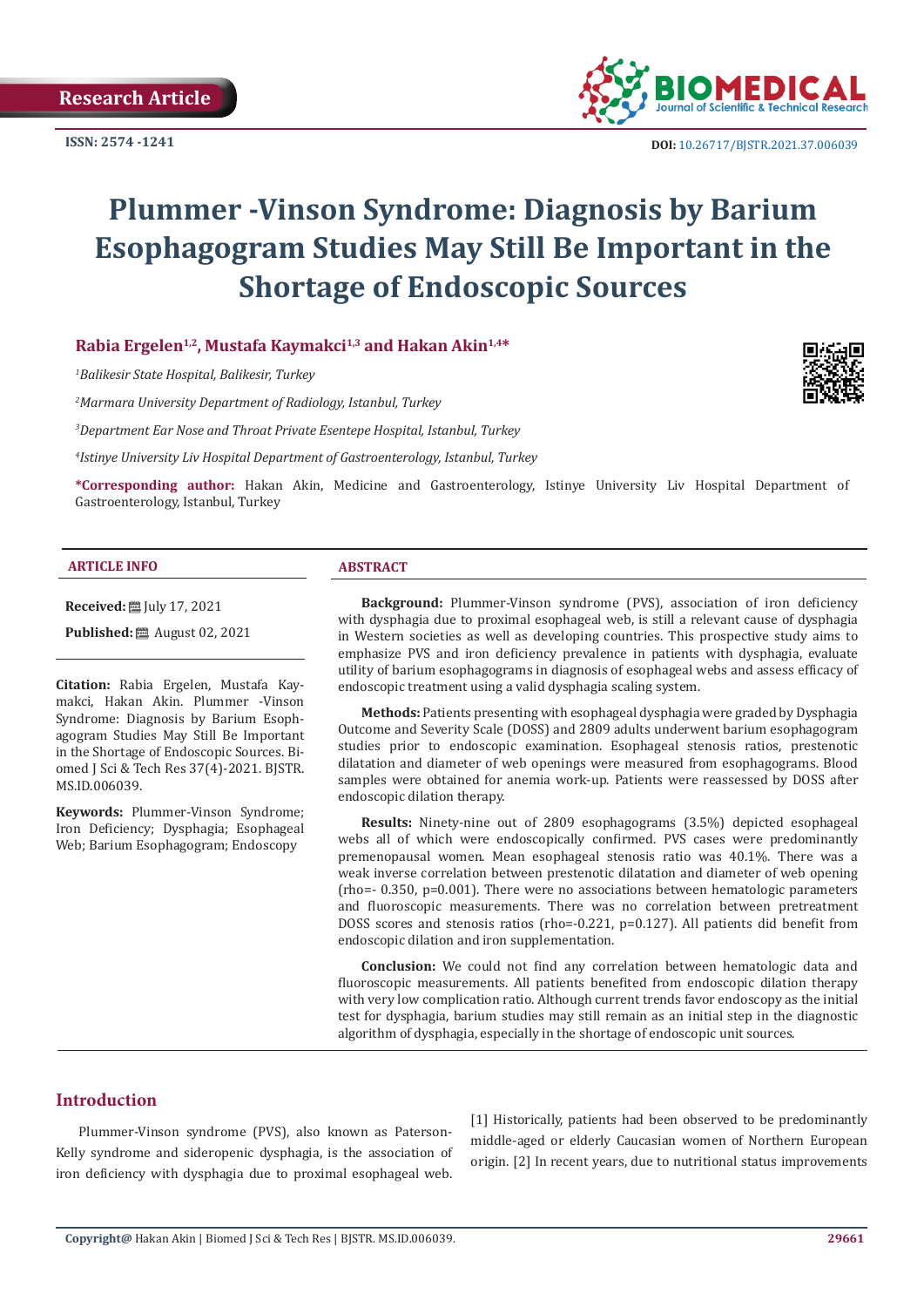and lower iron deficiency prevalence, there has been only anecdotal reports from populations in which PVS had been originally described. But PVS is still prevalent in developing countries affecting both genders, all age groups, and ethnicities. [3] Recognition of PVS is important because, apart from being a more prevalent cause of treatable dysphagia in certain populations, it represents a precancerous condition with increased risk of squamous cell carcinoma of pharynx and esophagus. PVS may also be a remote manifestation of concomitant, but undetected, pathologic processes. [4,5] This study presents a large series of PVS verified by barium esophagogram and treated with esophagoscopic intervention. Epidemiologic, clinical, and biochemical aspects of PVS are reviewed and diagnostic algorithm is reassessed based on work-up results reported from within a larger series of dysphagia cases.

# **Materials and Methods**

This prospective study was conducted between June 2008 and September 2011 as a collaboration among radiology, otorhinolaryngology, and gastroenterology clinics of a district-level referral hospital for rural health centers serving a population of 1.1 million people. In that area, only one gastroenterology doctor was serving at that time. So, there was a shortage for reaching endoscopic unit services. Patients presenting with dysphagia were evaluated in gastroenterology and otorhinolaryngology clinics by detailed history of symptoms and thorough physical examination. Patients with symptoms suggesting esophageal dysphagia, i.e., difficulty in transporting ingested material down the esophagus

as opposed to oropharyngeal dysphagia which is the inability to initiate swallowing and failure of bolus transfer from the mouth to the esophagus, were further assessed by grading of symptoms using Dysphagia Outcome and Severity Scale (DOSS). [6] This test, a simple and practical 7-point scale for rating functional severity of dysphagia, is based on level of independence, nutrition type and diet level and has proven to have favorable inter and intra-rater reliability (Table 1). [7] A total of 2809 adult patients were referred for barium esophagogram studies to provide a roadmap prior to upper endoscopy.

Studies were performed using standard and modified barium swallow and esophagography protocols with single-contrast examinations incorporating a full column of thin-barium suspension, i.e., 40 - 80% w/v, to provide optimal luminal distension and enable motility assessment. [8-10] Barium studies were examined by two radiologists experienced in performing and interpreting barium esophagograms. Radiographic diagnosis of proximal esophageal web, defined as a very short segment of acute narrowing in the barium column at cervical levels, was made by consensus of the two radiologists.

Following measurements were recorded:

- **a.** Narrowest width of the barium column at the level of the web,
- **b.** Maximum width of the barium column at the prestenotic dilated segment, and
- **c.** Diameter of normal-looking esophagus distal to the web.

| Level                    | <b>Explanation</b>        | <b>Diet</b>                                                         | <b>Intervention</b>                                                                     |  |
|--------------------------|---------------------------|---------------------------------------------------------------------|-----------------------------------------------------------------------------------------|--|
|                          | Normal                    | Normal                                                              | None needed.                                                                            |  |
| 6                        | Within functional limits  | Normal                                                              | Need extra time for meal.                                                               |  |
| 5                        | Mild dysphagia            | One diet consistency restricted.                                    | Distant supervision.                                                                    |  |
| 4                        | Mild-moderate dysphagia   | One or two consistencies restricted.                                | Intermittent supervision / cueing.                                                      |  |
| 3                        | Moderate dysphagia        | Two of more consistencies<br>restricted.                            | Total supervision necessary.                                                            |  |
| $\overline{\mathcal{L}}$ | Moderate-severe dysphagia | Tolerates at least one consistency<br>safely with total assistance. | Partial PO with maximum assistance or no PO<br>at all.<br>Non-oral nutrition necessary. |  |
|                          | Severe dysphagia          | Unable to tolerate any PO safely.                                   | Non-oral nutrition only.                                                                |  |

**Table 1:** Summary of dysphagia outcome and severity scale (DOSS).

Ratio of prestenotic dilatation to poststenotic normal esophagus, and stenosis ratio were derived from the measurements (Figure 1). Patients diagnosed with proximal esophageal webs, along with other patients referred for barium esophagograms, were then prepared for elective endoscopy and blood samples for anemia work-up were obtained prior to intervention. All endoscopic interventions were performed by a single operator with more than 5 years of endoscopy experience. Study was in compliance with institutional review board guidelines and written informed consent

was obtained from all patients. under light sedoanalgesia, and without fluoroscopic guidance (Figure 2). Endoscopic treatment comprised insertion of a metallic guidewire through the web opening and slipping dilators, i.e., bougies with diameters 0.9 - 1.5 mm, over the guidewire and gradually increasing in size without exceeding 2 successive calibers per session. Rupture of the web was confirmed by endoscopy and esophageal biopsy samples were taken in all cases. Patients resumed regular diet the next day and were also given oral iron supplements to replenish depleted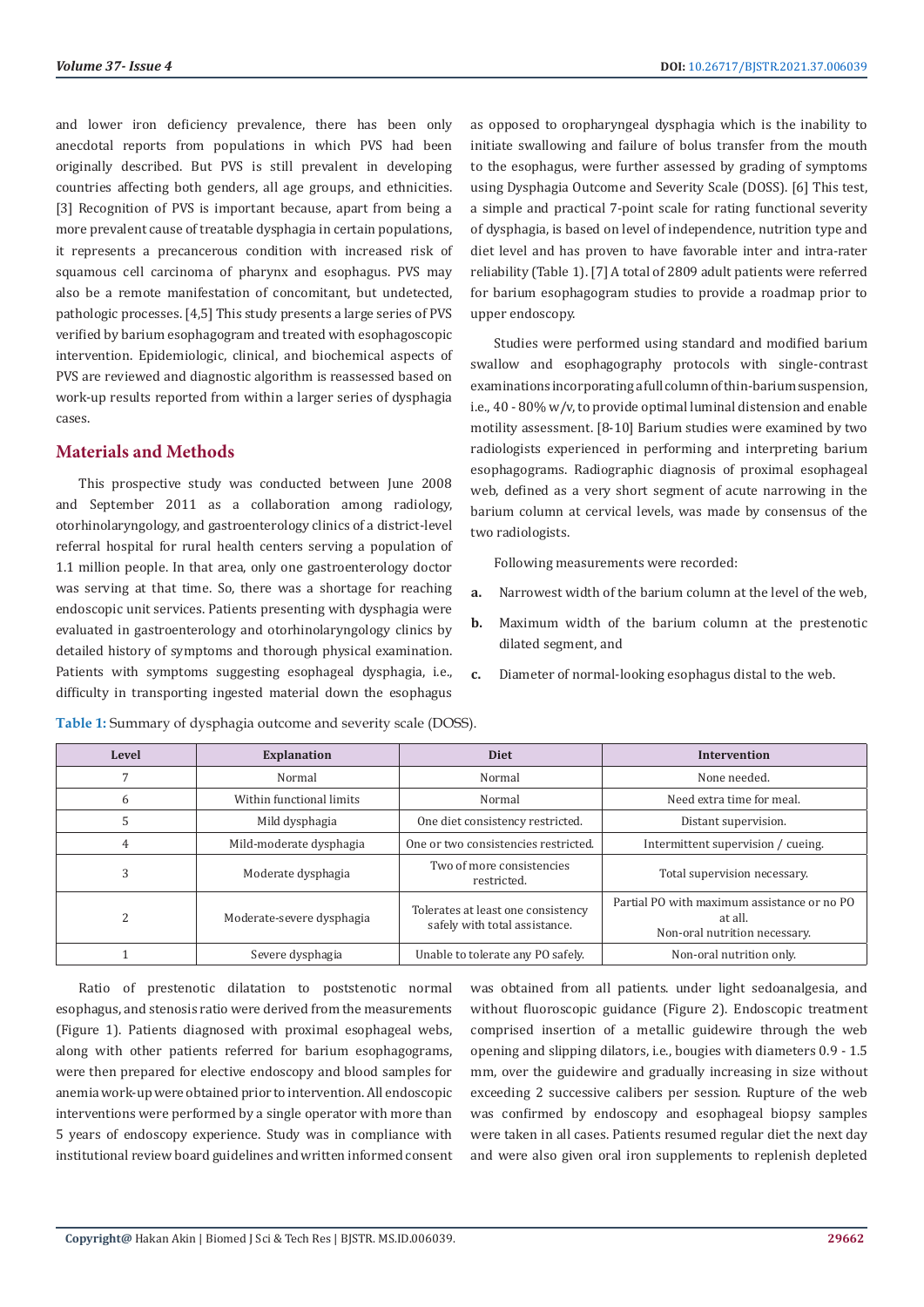iron stores. Severity of dysphagia symptoms were reassessed at the fourth- and twelfth-weeks post-intervention with DOSS. Statistical analysis was performed using commercially available software (IBM SPSS Statistics for Windows, Version 21.0, IBM Corp., Armonk, NY). Categorical variables were analyzed with Pearson's Chi-Square and Fisher's Exact test. Mann-Whitney U test was used

for comparison of group parameters. A logistic regression analysis determined effect of fluoroscopic modifiers on dysphagia severity scores and possible correlative associations among variables were sought by Pearson's coefficient tests. Results were evaluated within a 95% confidence interval and significance level was set at p<0.05.



## **Figure 1:**

a. [A, B] Anteroposterior and lateral view of barium esophagogram depicting a web (arrows) located at cervical esophagus. b. [C] Measurements on barium esophagograms (a: narrowest width of barium column, b: maximum width of the barium column at prestenotic dilated segment, and c: diameter of normal-looking esophagus distally).

Following ratios were derived from measurements: Ratio of prestenotic dilatation to poststenotic normal esophagus [=b/c], and stenosis ratio  $[=(c-a)/c]$ .



## **Figure 2:**

- A. Barium esophagogram showing a web (arrow) within cervical esophagus.
- B. Endoscopy emonstrating a circumferential esophageal web just below the upper esophageal sphincter.
- C. Endoscopic view during insertion of a metallic guidewire through the web opening prior to bougie dilation.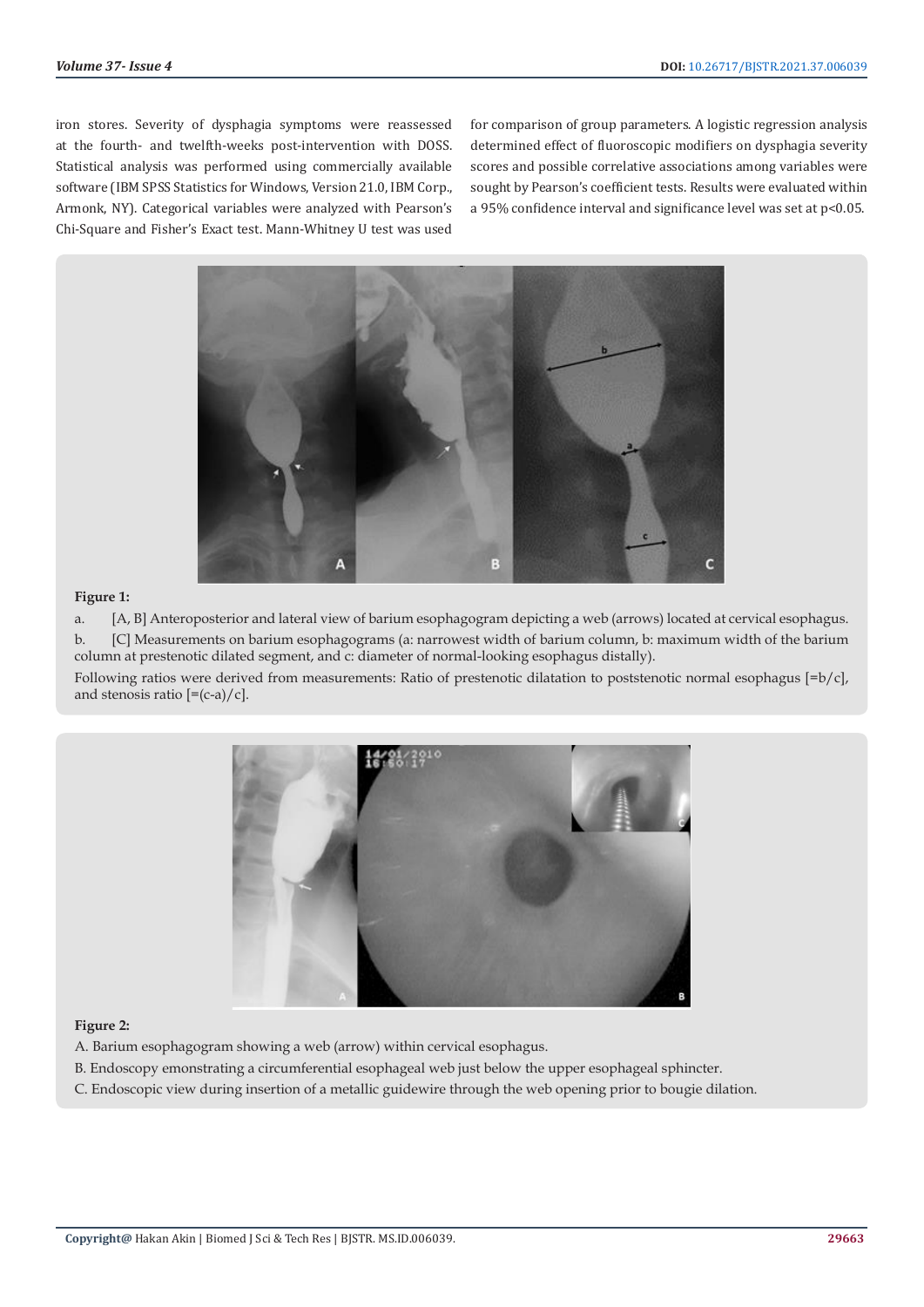# **Results**

Ninety-nine out of 2809 esophagograms (i.e.,3.5%) depicted esophageal webs all of which were later confirmed endoscopically by direct visualization as smooth, thin, grayish membranes with eccentric or central openings. Ninety-one out of 99 cases were female (92%) and seventy-five percent of female patients were premenopausal. Patient ages ranged 18 to 84 years with a mean of 46.7±14.1 years. Age distribution among genders were statistically insignificant. Anemia work-up revealed sideropenia, hence confirming diagnosis of PVS (Table 2). Esophageal stenosis ratios ranged from 6% to 97% (mean 40.1 ± 23.2 percent). Ratio of prestenotic dilatation to poststenotic normal esophagus varied

between 1.04 and 3.31 (mean  $1.51 \pm 0.41$ ). There was no significant correlation between the two derived ratios (rho=0.198, p=0.071). There was a weak, albeit statistically significant, correlation between width of prestenotic dilatation and diameter of web opening (rho= - 0.350, p=0.001). On the other hand, there were no statistically significant associations between hematologic parameters and fluoroscopic measurements or derived ratios (p > 0.05 in all pairs). Pretreatment levels of dysphagia based on Dysphagia Outcome and Severity Scale (DOSS) were distributed as follows: moderate (18.4%), mild – moderate (18.4%), mild (26.5%), functional (16.3%), and normal (20.4%). None of the patients had level 1 or 2 dysphagia.

**Table 2:** Anemia work-up of PVS cases.

|                | Unit          | <b>Normal Values</b>               | <b>Minimum</b> | <b>Maximum</b> | <b>Median</b> | $Mean \pm SD$     |
|----------------|---------------|------------------------------------|----------------|----------------|---------------|-------------------|
| Hemoglobin     | g/dL          | $12.0 - 16.0*$<br>$13.5 - 17.5***$ | 7.1            | 15.9           | 11            | $11.1 \pm 2.6$    |
| Hematocrit     | $\%$          | $36 - 47*$<br>$38 - 54**$          | 22.4           | 45.5           | 34.7          | $35.3 \pm 5.2$    |
| <b>MCV</b>     | fL            | 78 - 98                            | 54.9           | 109.1          | 75.9          | $76.6 \pm 10.7$   |
| Platelet count | $x 1000/mm^3$ | $200 - 500$                        | 27             | 587            | 274           | $285.4 \pm 109.8$ |
| Serum Iron     | $\mu$ g/dL    | $65 - 176$ **<br>$50 - 170*$       | 10             | 142            | 47            | $51.8 \pm 35.6$   |
| Serum Ferritin | $\mu$ g/L     | $12 - 150*$<br>$12 - 300**$        | 2              | 83             | 12            | $20.5 \pm 20.2$   |
| TIBC           | $\mu$ g/dL    | $240 - 450$                        | 166            | 906            | 366           | $369.8 \pm 127.5$ |



**Figure 3:** Boxplot chart of pretreatment dysphagia levels (based on dysphagia outcome and severity scale - DOSS) versus stenosis ratios. There was no correlation between two variables (rho=-0.221, p=0.127).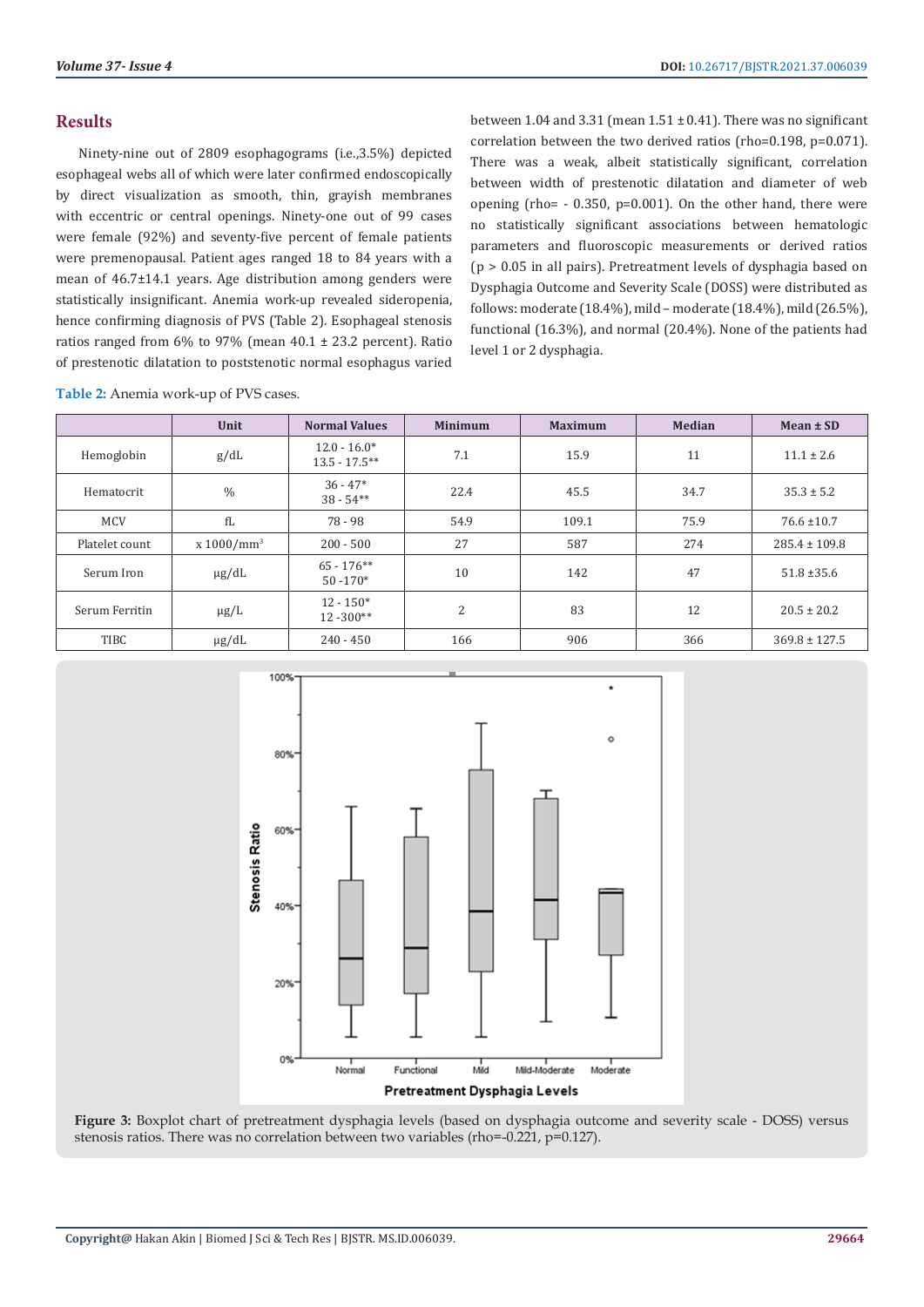Ten patients required multiple sessions of endoscopic dilation and one patient had multiple webs in her cervical esophagus. No procedural adverse events were observed. There was no significant correlation between pretreatment DOSS scores and stenosis ratios (rho=-0.221, p=0.127) (Figure 3). However, all patients, regardless of their original stenosis ratios and pretreatment DOSS scores, did benefit from endoscopic dilation and ongoing iron supplementation. Post-treatment controls documented greatly improved dysphagia symptoms with only DOSS levels 6 and 7 remaining. At the 4th week assessment 38.8% scored level 6 and 61.2% scored level 7; whereas, at the 12th week reassessment 14.3% remained level 6 and 85.7% scored level 7. Seventeen PVS patients had diagnoses responsible for chronic iron loss: Gastric angiodysplasia (n=1), subtotal gastrectomy (n=9), coeliac disease (n=2), gastric carcinoma (n=2), colon carcinoma (n=2) and gastric antral vascular ectasia (n=1). Remaining 92% had no underlying gastrointestinal pathology identified. One patient developed squamous cell carcinoma of the esophagus during follow-up.

# **Discussion**

Dysphagia is an alarming symptom requiring immediate evaluation. Type of dysphagia, i.e., oropharyngeal versus esophageal, and its underlying cause, i.e., structural - anatomic as opposed to motility disorders, can be distinguished by patient's history and physical examination. Rarest subtype of esophageal dysphagia is cervical dysphagia. Apart from malignancies, this subtype of dysphagia is most commonly caused by upper esophageal

webs. [3,11] Reports of PVS from populations in which it had been originally described has diminished significantly. However, PVS is still not a completely ignorable cause of dysphagia in Western societies, because certain subpopulations are at increasingly greater risk of developing chronic malnutrition. Increased elderly population along with various associated comorbidities and malignancies; increasing prevalence of extreme obesity undergoing bariatric surgery; and populations affected by inflammatory bowel diseases -still more prevalent in Europe, North America, and Australia - are prone to malabsorption states including chronic iron deficiency.[12-14] On the other hand, iron deficiency anemia due to chronic malnutrition is still prevalent in the developing world, and may present with PVS in in all age groups and both genders.

[3,15] In this study, all webs detected by esophagograms have been confirmed to be associated with PVS. Our 3.5% incidence is in agreement with the literature. However, there are studies reporting that not all upper esophageal webs cause dysphagia and even a smaller fraction is associated with PVS. An influential study by Nosher, et al. [16] reported upper esophageal webs, present in 5.5% of screening esophagograms, were not associated with dysphagia; and while overall incidence of iron deficiency anemia was increased in patients with upper esophageal webs,

the difference was statistically insignificant [3,11,16-17] However, the mentioned study suffers from a limitation similar to ours: Both studies cannot estimate the effect of any prior treatments to correct iron deficiency states on laboratory parameters of anemia work-up. It is highly probable that anemia states had been previously noticed in patients, and treatments such as dietary or parenteral iron supplementation, and even blood transfusions, were attempted before dysphagia became a major symptom. This, we believe, may cause underestimation of anemia - or iron deficiency states in general - as an etiologic factor for upper esophageal web formation, and might have resulted in underdiagnosis of PVS in populations prone to malabsorption states. American Gastroenterological Association has been recommending upper endoscopy as the initial diagnostic test in patients with dysphagia.

An exception to this recommendation is clinical suspicion of achalasia or oropharyngeal disorders such as upper esophageal complex strictures due to caustic ingestion, laryngectomy, or radiotherapy. In these cases, AGA recommended using barium swallow as the first diagnostic test. [18] Endoscopically, esophageal webs associated with PVS appear as smooth, thin, grayish membranes usually protruding horizontally from the anterior wall and extending laterally. [15] Webs originating from the posterior wall or encircling the lumen are less common. On the other hand, webs with pinhole sized central lumen presenting with severe dysphagia are also reported. Since these webs typically occur in proximal esophagus, they may be missed and accidentally ruptured unless the endoscope is introduced under direct visualization by an experienced endoscopist. Although such patients are relieved of their dysphagia symptoms after endoscopy, underlying chronic iron deficiency is left untreated and many associated comorbidities - such as coeliac disease, inflammatory bowel disease, pernicious anemia, thyroid diseases, Sjogren's disease and rheumatoid arthritis – may be left undiagnosed.

[3,19] Underdiagnosis of PVS is not of trivial importance because it is considered not only as a precancerous lesion itself, but also as a sign of malignancy elsewhere. [11,15,20] It has been proposed that barium swallow was more cost effective than upper endoscopy for diagnosis of abnormal esophageal motility, and in contrast, initial endoscopy with therapeutic intent was less costly for patients suspected with history suggesting benign obstruction. [21] On the other hand, webs associated with PVS may resolve spontaneously with iron supplementation therapy, obviating majority of endoscopic interventions. [22] Barium esophagograms are likely to provide a better roadmap prior to therapeutic interventions. In addition, the radiation dose to the patients during barium swallow studies is well within established safety limits and average patient entrance surface dose is 12.6±10 mGy with organ equivalent dose as low as 0.20±0.0 mSv. [23] Thus, we believe, barium studies still may remain as an initial step in diagnostic algorithm of dysphagia,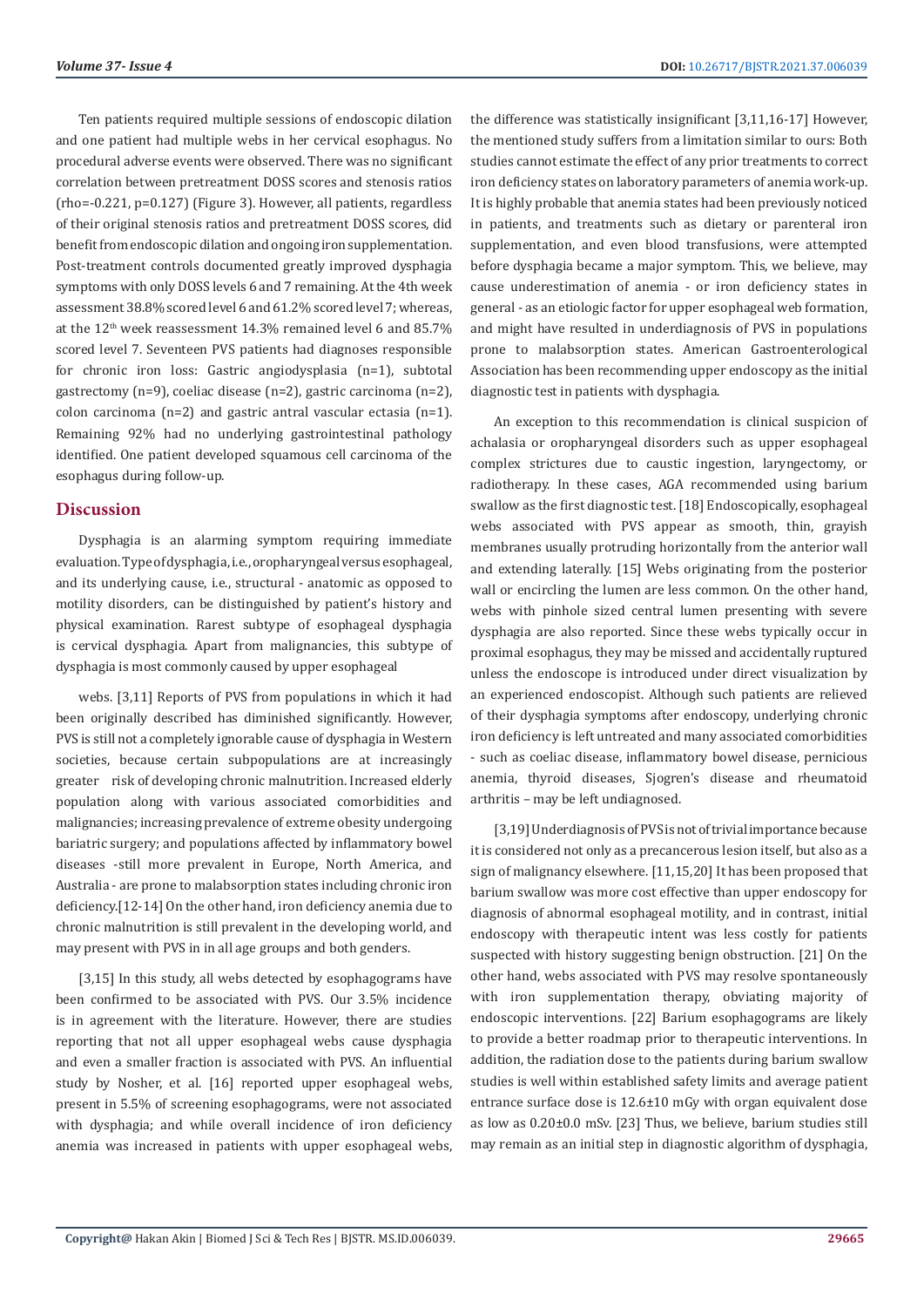especially in the shortage of endoscopist or endoscopy unit sources which is a current reality in most parts of the developing countries even in some of the rural areas of developed ones.

Screening with barium studies prior to endoscopic intervention may not always be feasible though. There were 6 patients, all female, aged 44-55 years, who presented with acute food impaction and were treated with emergent endoscopic evacuation and, upon confirming upper esophageal webs, with endoscopic dilation in the same session. Having no pre-intervention esophagograms, these patients were excluded from the study. Anemia work-up was carried out nevertheless, and revealed iron deficiency in all patients, thus establishing the diagnosis of PVS. Dysphagia associated with PVS is typically intermittent and limited to solid foods. Patients may also complain about choking and sensation of a "lump in the throat," and less commonly, aspiration episodes. Barium esophagography is important for interdisciplinary diagnostic work-up of underlying benign esophageal pathologies in patients with globus-like symptoms who have no known disease, no history of head and neck surgery, and no thyroid pathology. [6,24-26] However, considering the relative rarity of PVS along with its predilection for middle-aged perimenopausal women and chronically ill subjects, physicians who forego esophagograms may misinterpret these complaints as symptoms of a panic disorder and such patients may suffer from public and self-stigma of mental illness.

Dysphagia Outcome and Severity Scale (DOSS) is a measure of dysphagia and functional capacity based on food intake ability and indicates the best nutritional regimen for everyone. Like other assessment tools of dysphagia, DOSS was developed to provide reliable outcome data in dysphagia research, a trend driven by managed care in recent years. [7] DOSS has good statistical concordance, but it is criticized for being regarded as somewhat subjective by some authors. This subjectivity, which is also observed in other sphagia scales, may bring interpretation bias, and hinder its utility in follow-up or decision-making. [27] In this study, all patients with esophageal webs were endoscopically treated, thus the scale was not used for clinical decision making. In addition, endoscopic treatment, due to previous experience reported in literature, was expected to result in very dramatic improvements of symptoms, with no room for subtlety or ambiguity, therefore, we believe, utility of the scale in post-treatment assessment was not compromised. This study reflects experience regarding PVS from a district-level referral hospital for rural health centers. Although serving a great hinterland of more than one million people, data obtained from such centers may suffer from lack of demographic diversity in the sample population. Since etiopathogenesis of PVS involves multiple factors including both environmental and genetic - immunologic influences, our results may be merely reflecting the local populace, thus, precluding accurate extrapolation to larger populations. Genetic underlying factors must also be further evaluated to reach universal conclusions. [3,5,11]

In conclusion, Plummer - Vinson syndrome must be regarded as a sign reflecting potentially serious problems in both the individual's health and the public healthcare system, and not as an ancient and extinct disease. Despite the decline in referrals for barium swallow studies due to current trends favoring endoscopy, interdisciplinary cooperation is still the key to reducing underdiagnosis of PVS. Barium studies are good in the detection of upper esophageal webs, and they provide an accurate roadmap for endoscopic intervention which substantially eases the process for both the patient and the endoscopist. Thus, barium studies are still indispensable and still may remain as an initial step in diagnostic algorithm of dysphagia, especially in the shortage of endoscopy unit sources.

# **Conflict of Interest Statement**

All authors certify that they have no affiliations with or involvement in any organization or entity with any financial interest (such as honoraria; educational grants; participation in speakers' bureaus; membership, employment, consultancies, stock ownership, or other equity interest; and expert testimony or patentlicensing arrangements), or non-financial interest (such as personal or professional relationships, affiliations, knowledge or beliefs) in the subject matter or materials discussed in this manuscript.

## **References**

- 1. [Bakari G, Benelbarhdadi I, Bahije L, A El Feydi Essaid \(2014\) Endoscopic](https://pubmed.ncbi.nlm.nih.gov/25085338/) [treatment of 135 cases of Plummer-Vinson web: a pilot experience.](https://pubmed.ncbi.nlm.nih.gov/25085338/) [Gastrointest Endosc 80\(4\): 738-41.](https://pubmed.ncbi.nlm.nih.gov/25085338/)
- 2. [Wynder EL, Hultberg S, Jacobsson F, Bross IJ \(1957\) Environmental](https://pubmed.ncbi.nlm.nih.gov/13460941/) [factors in cancer of the upper alimentary tract; a Swedish study with](https://pubmed.ncbi.nlm.nih.gov/13460941/) [special reference to Plummer-Vinson \(Paterson-Kelly\) syndrome.](https://pubmed.ncbi.nlm.nih.gov/13460941/) [Cancer 10\(3\): 470-87.](https://pubmed.ncbi.nlm.nih.gov/13460941/)
- 3. [Novacek G \(2006\) Plummer-Vinson syndrome. Orphanet J Rare Dis 1:](https://pubmed.ncbi.nlm.nih.gov/16978405/) [36.](https://pubmed.ncbi.nlm.nih.gov/16978405/)
- 4. [Demirci F, Savas MC, Kepkep N, Vahap Okan, Mehmet Yilmaz, et al.](https://pubmed.ncbi.nlm.nih.gov/16547853/) [\(2005\) Plummer-Vinson syndrome and dilation therapy: a report of two](https://pubmed.ncbi.nlm.nih.gov/16547853/) [cases. Turk J Gastroenterol 16\(4\): 224-7.](https://pubmed.ncbi.nlm.nih.gov/16547853/)
- 5. [Nagai T, Susami E, Ebihara T \(1990\) Plummer-Vinson syndrome](https://pubmed.ncbi.nlm.nih.gov/2214499/) [complicated by gastric cancer: a case report. The Keio journal of](https://pubmed.ncbi.nlm.nih.gov/2214499/) [medicine 39\(2\): 106-11.](https://pubmed.ncbi.nlm.nih.gov/2214499/)
- 6. [Gasiorowska A, Fass R \(2009\) Current approach to dysphagia.](https://www.researchgate.net/publication/242385498_Current_Approach_to_Dysphagia) [Gastroenterol Hepatol 5\(4\): 269-279.](https://www.researchgate.net/publication/242385498_Current_Approach_to_Dysphagia)
- 7. [O'Neil KH, Purdy M, Falk J, Gallo L \(1999\) The Dysphagia Outcome and](https://pubmed.ncbi.nlm.nih.gov/10341109/) [Severity Scale. Dysphagia 14\(3\): 139-145.](https://pubmed.ncbi.nlm.nih.gov/10341109/)
- 8. [Levine MS, Rubesin SE \(1990\) Radiologic investigation of dysphagia. AJR](https://pubmed.ncbi.nlm.nih.gov/2110721/) [Am J Roentgenol 154\(6\): 1157-63.](https://pubmed.ncbi.nlm.nih.gov/2110721/)
- 9. [Levine MS, Rubesin SE, Ott DJ \(1990\) Update on esophageal radiology.](https://pubmed.ncbi.nlm.nih.gov/2120962/) [AJR Am J Roentgenol 155\(5\): 933-41.](https://pubmed.ncbi.nlm.nih.gov/2120962/)
- 10. [Eisenhuber E, Schima W, Schober E, Peter Pokieser, Alfred Stadler, et](https://pubmed.ncbi.nlm.nih.gov/11804901/) [al. \(2002\) Videofluoroscopic Assessment of Patients with Dysphagia.](https://pubmed.ncbi.nlm.nih.gov/11804901/) [American Journal of Roentgenology 178\(2\): 393-8.](https://pubmed.ncbi.nlm.nih.gov/11804901/)
- 11. Atmatzidis K, Papaziogas B, Pavlidis T, Mirelis C, Papaziogas T (2003) Plummer-Vinson syndrome. Diseases of the esophagus: official journal of the International Society for Diseases of the Esophagus / ISDE 16(2): 154-7.
- 12. [Bonovas S, Fiorino G, Allocca M, Theodore Lytras, Argirios Tsantes, et](https://pubmed.ncbi.nlm.nih.gov/26765407/)